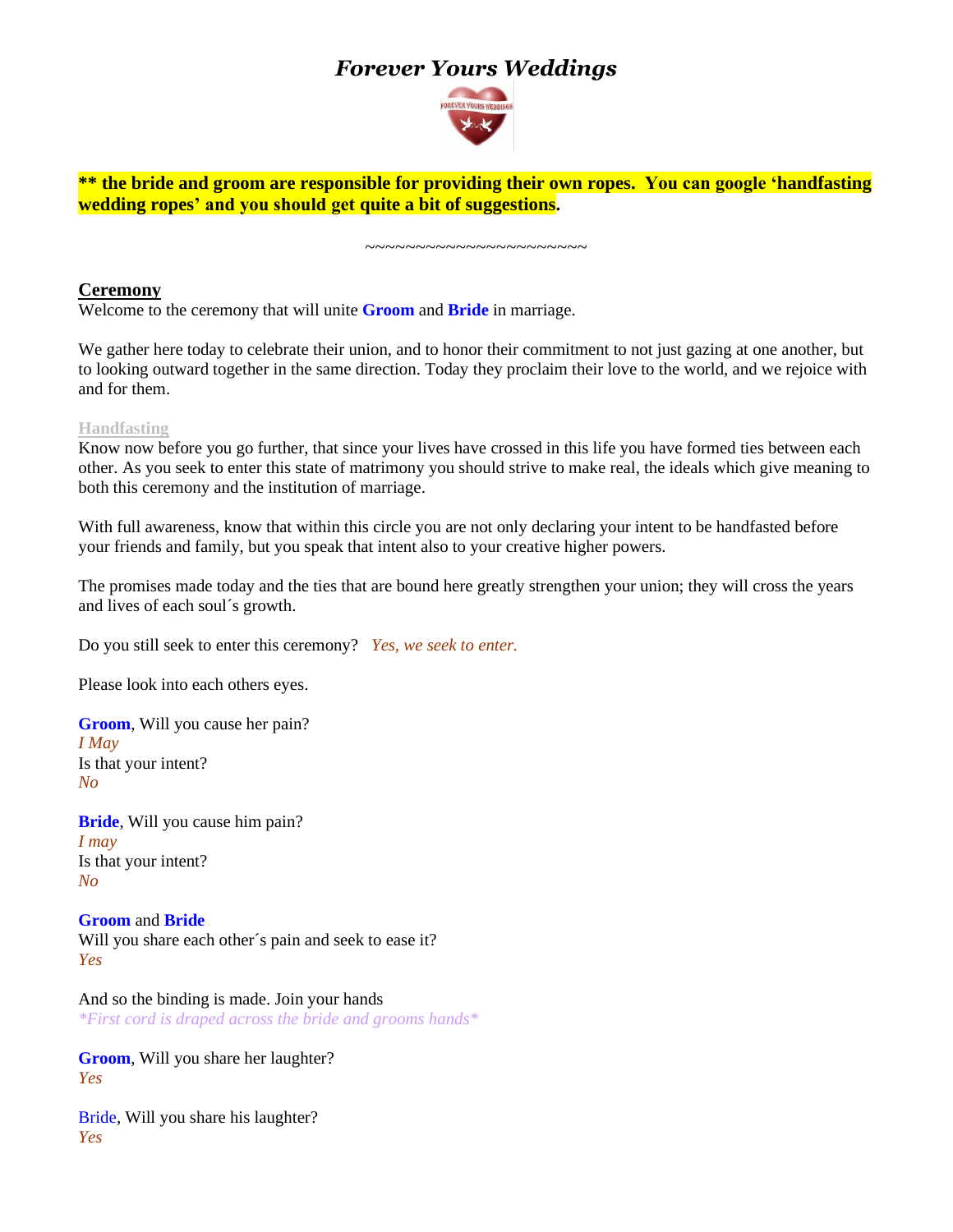#### **Groom** and **Bride**

Will both of you look for the brightness in life and the positive in each other? *Yes*

And so the binding is made. *\*Second cord is draped across the couples hands\**

**Groom**, Will you burden her? *I may* Is that your intent? *No*

**Bride**, Will you burden him? *I may* Is that your intent? *No*

**Groom** and **Bride** Will you share the burdens of each so that your spirits may grow in this union? *Yes*

And so the binding is made. *\*Drape third cord across the couples hands\**

**Groom**, will you share her dreams? *Yes*

**Bride**, will you share his dreams? *Yes*

**Groom** and **Bride** Will you dream together to create new realities and hopes? *Yes*

And so the binding is made. *\*Drape fourth cord across the couples hands\**

**Groom**, will you cause her anger? *I may* Is that your intent? *No*

**Bride**, will you cause him anger? *I may* Is that your intent? *No*

**Groom** and **Bride** Will you take the heat of anger and use it to temper the strength of this union? *We will*

And so the binding is made. *\*Drape fifth cord across the couples hands\**

**Groom**, Will you honor her?